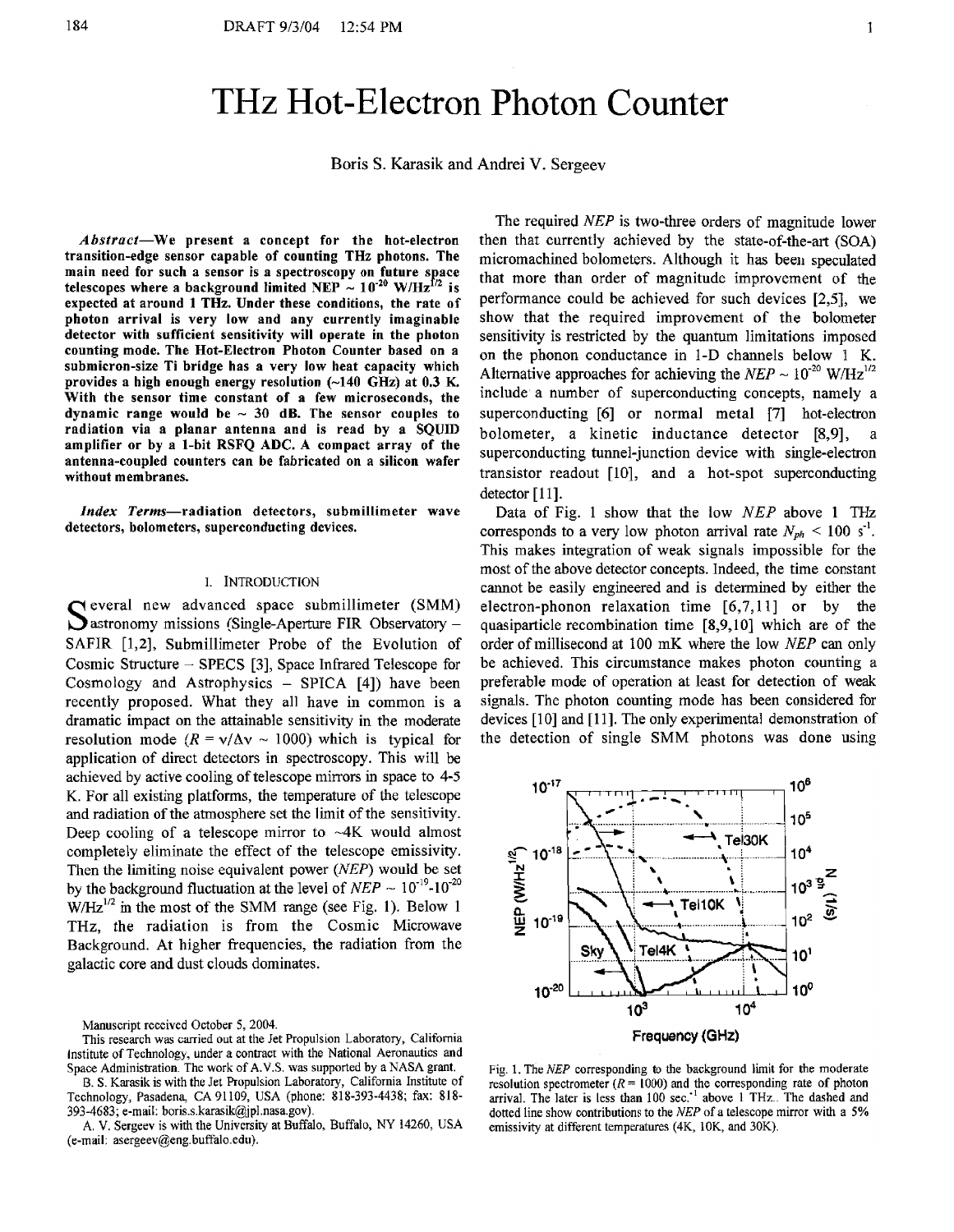by:

quantum-dot devices [12]. The low operation temperature of the devices (50 mK) and potential difficulties associated with coupling of radiation to such devices and with their readout make alternative approaches worth of pursuing.

In this paper, we analyze the photon counting regime for a Hot-Electron Direct Detector (HEDD) [6], which is a transition-edge sensor (TES) operated in the hot-electron regime and whose sensitivity is enhanced due to the material disorder [13]. The main advantage of this approach is that the  $NEP \sim 10^{-20}$  W/Hz<sup>1/2</sup> can be actually achieved at 300 mK instead of 100 mK that makes a huge difference for space applications. The proposed Hot-Electron Photon Counter (HEPC) can be **planar** antenna coupled and fabricated on bulk **Si** substrate. The readout circuits can use either SQUIDS or RSFQ devices. Both readout technologies are compatible with the detector technology and relatively well developed.

## 11. SENSITIVITY LIMIT IN MlCROMACHNIED BOLOMETERS

Bolometers are currently detectors of choice for SMM astronomical instruments. The state-of-the-art design of a SMM bolometer represents a very fine mesh ("spider-web") etched from a 1  $\mu$ m thick Si<sub>3</sub>N<sub>4</sub> membrane that suspends a sensitive Neutron-Transmutation-Doped Ge (NTD-Ge) thermometer. The mesh plays simultaneously the role of the thermal conductance to the bath and of the radiation absorber. One of the most important applications of these bolometers will be the High-Frequency Instrument (HFI) on the NASA/ESA Planck Surveyor Mission where a typical background-limited Noise Equivalent Power  $NEP \sim 10^{-17}$ -10<sup>-16</sup>  $W/Hz^{1/2}$  will be utilized in several frequency bands between 100 GHz and 857 GHz [14]. The fundamental *NEP* of a bolometer is set by the minimum possible thermal conductance between the absorber of radiation and the thermal sink. "Spider-web" bolometers use several  $(-10)$  500  $\mu$ m long, 1  $\mu$ m thick and 3  $\mu$ m wide Si<sub>3</sub>N<sub>4</sub> legs, each of which contributes  $\sim 1$  pW/K into the thermal conductance at 100 mK.

A further decrease of the thermal conductance might be seen via an increase of the leg length and decrease of the number of legs and their crossection assuming that the "classical" T **3**  dependence of the thermal conductivity still holds at lower temperatures There is, however, new data on the thermal conductance of dielectrics nanowires at low temperatures setting some doubts about the realism of this approach for increase of the detector sensitivity. Theory [IS], which takes into account the quantization of phonon modes in thin wires, gives the following low temperature limit for the thermal conductance:

$$
G_O = 4\pi^2 k_B^2 T / 3h. \tag{1}
$$

Remarkably, this quantity does not depend on the length of the wire and its material properties. The experiments with  $Si_3N_4$  [16], GaAs wires [17] and nanotubes [18] confirm the theory demonstrating the crossover of the conductance from the  $T^3$ -dependence to the linear dependence of (1). Though the

$$
NEP_Q = \sqrt{4k_B T^2 \cdot 3G_Q} \tag{2}
$$

At 100 mK, (2) yields an *NEP* which is slightly less than  $10^{-18}$  W/Hz<sup>1/2</sup>. It approaches the  $10^{-20}$  W/Hz<sup>1/2</sup> only below 10 mK, which is an impractically low temperature for space instruments.

j

#### 111. RELAXATION TIME IN NON-EQUILIBRIUM SENSORS

Since conventional micromachined bolometers cannot in principle achieve the low enough NEP other alternatives must be considered. Two other actively pursued approaches to sensitive integrating SMM detectors are the Hot-Electron Direct Detector (HEDD) *[6]* and the Kinetic Inductance Detector **[9].** Both use non-equilibrium phenomena in superconducitng films. The HEDD relies on a weak electronphonon coupling in disordered Hf or Ti superconducting films. Its sensitivity is limited by the same thermal energy fluctuation noise mechanism as in ordinary bolometers but with  $G_{e-ph} = C_e / \tau_{e-ph}$  ( $C_e$  is the electron heat capacity,  $\tau_{e-ph}$  is the electron-phonon relaxation time) playing a role of the thermal conductance.  $\tau_{e-ph}$  is the material parameter and does not depend on the geometry.  $C_e$  is proportional to the volume therefore the sensitivity of the detector becomes greater for small devices. **A** previous analysis *[6]* shows that the corresponding NEP can be as low as  $10^{-20}$  W/Hz<sup>1/2</sup> at 100 mK.

The relaxation time in, e.g., *Ti* HEDD greatly increases at low temperature [13]:

$$
\tau_{e-ph} = 0.2 \cdot T^{-4} [\mu \sec]. \tag{3}
$$

Exponent 4 in the dependence of **(3)** arises due to the scattering on defects in a metal at very low temeperautres that additionally slows down the relaxation [19]. If an HEDD device operated at 100 mK,  $\tau_{e-ph}$  would be  $\sim$  2 ms. This is still too short to integrate photons arriving at as low as in Fig. **1** rate.

The situation with the KID is somewhat similar. Here the detection mechanism uses a number of Cooper pairs broken by photons. This causes a decrease of the kinetic inductance of the superconducting film that can be detected by either an inductive bridge with a SQUID [8] or via a shift of the resonance frequnency in a strongly coupled microstrip resonator [9]. The fundamental sensitivity limit is set by the quasiparticle generation-recombination noise and can, in principle, yield the NEP below  $10^{-19}$  W/Hz<sup>1/2</sup> [8]. This would, however, require a very small number of quasiparticles  $N_{ap}$  < 1000 in the entire volume of the detector. The response time is given by the quasiparticle recombination time modified by phonon trapping effects in the **film.** This time has a very strong temperature dependence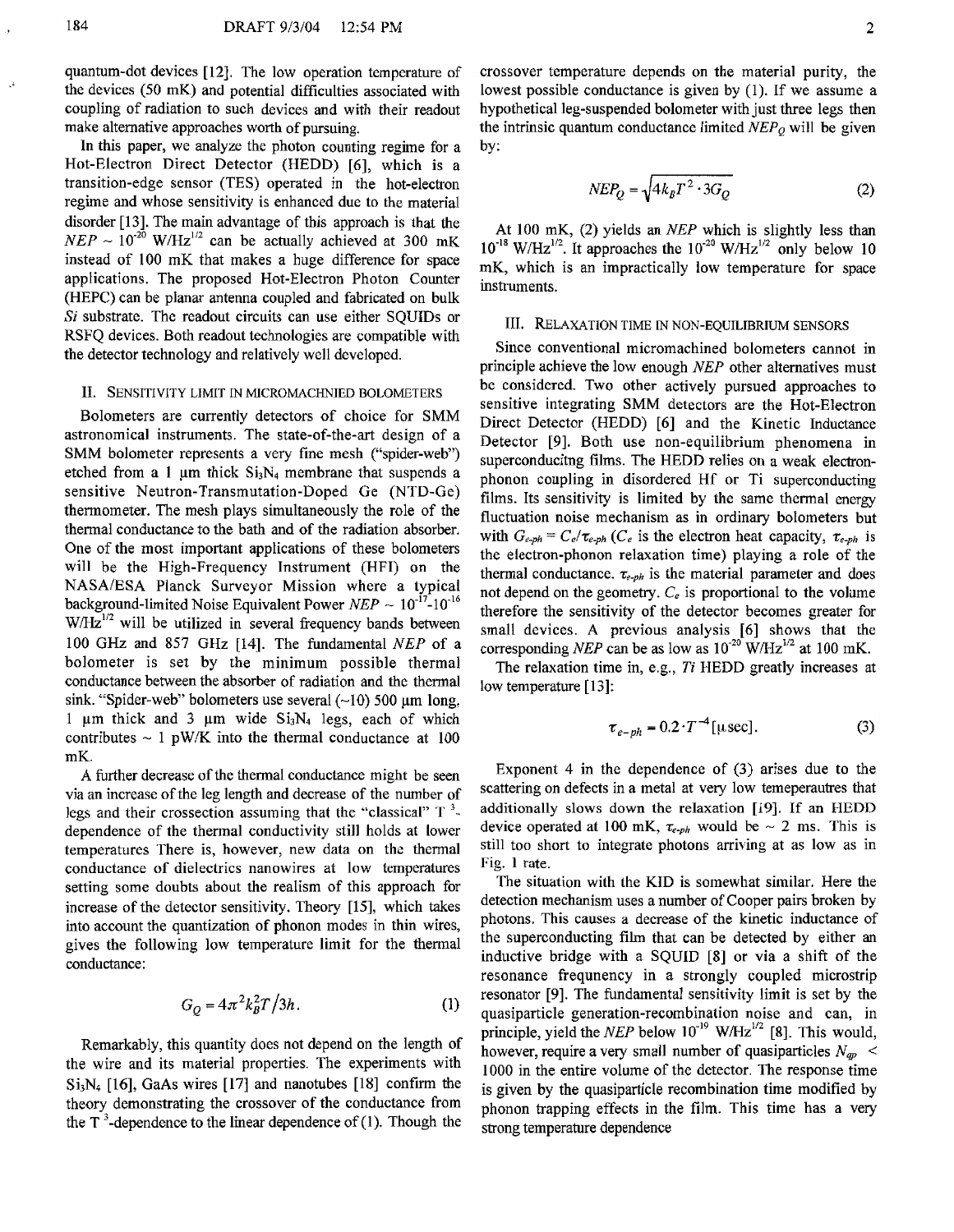$$
\tau_{qp} \propto \exp\left(\frac{\Delta}{k_B T}\right),\tag{4}
$$

and can, on the first sight, be very long. Thus, e.g, in Al **[9],**  this time has been found to follow the dependence of (4) reaching  $\sim 0.1$  ms at 250 mK. An extrapolation of (4) to 100 mK would bring  $\tau_{qp}$  to  $\sim$  30 s that is sufficient for integration of rare single photon events. However, in the experiment, a saturation of  $\tau_{qp}$  has been seen at lower temperatures. There are a number of reasons causing a saturation of  $\tau_{ap}$  and of  $N_{ap}$  at low temperatures. They can be internal traps with lower gap in the material, strain radiation or diffusion. It is unclear at this time if the material properties and conditions for operation of KID devices can be improved to the extent necessary to obtain both a low *NEP* and a long time constant.

#### **IV.** HOT-ELECTRON BOLOMETRIC PHOTON COUNTER

It is quite obvious from the above that it will be very difficult if possible at all to realize a combination of the *NEP*   $\sim 10^{-20}$  W/Hz<sup>1/2</sup> and the time constant  $\sim 1$  s. Thus, the photon counting mode for THz radiaiton becomes unavoidable and needs more attention and study. Superconducting photon counters have been successfully developed from X-ray to near-1R wavelengths. The main motivation is to achieve useful energy resolution without using external wavelength dispersing elements. In many cases they are also the most sensitive detectors at these wavelengths. TES devices have been in particular of great interest for such applications in view of their robust thin-film technology, compatibility with low-noise SQUID readout and the presence of the negative electro-thermal feedback improving the energy resolution. When the wavelength increases the energy resolution of the photon-counters degrades and the only remaining advantage of the photon counters over the integrating detectors is an ability to detect very weak radiation fluxes with a small photon count rate.

Just recently, submicron-size (down to 0.5  $\mu$ m  $\times$  0.1  $\mu$ m  $\times$  $0.020 \mu m$ ) Ti HEDD devices have become available for our work [20]. This has created a situation when we can realistically evaluate **a** performance of the Hot-Electron Photon Counter (HEPC) in the THz regime. The envisioned HEPC device is a submicron size superconducting bridge made from thin disordered Ti film, which has a critical temperature,  $T_c \approx 350$  mK. The bridge is fabricated on silicon or sapphire substrate between Nb contacts which block the diffusion of hot electrons out of the bridge due to Andreev reflection. **A**  planar antenna provides coupling to THz radiation. The Ti hanobridge will bperate in the voltage-biased TES mode, that is, its operating temperature  $T$  will be somewhat lower than the critical temperature,  $T_c$ , and the resistance at the operating point will be much smaller than the normal resistance. An absorbed photon causes a fast increase of the electron temperature in the device,  $\delta T_e = h v / C_e$ , within the characteristic time  $\tau_R \approx L^2/\pi^2 D$  (*L* is the bridge length, *D* is the electron diffusivity). Then the relaxation of electron temperature occurs with the time constant  $\tau = \tau_{e-ph}/(\mathcal{L}+1)$ where  $\vec{L}$  is the electro-thermal feedback (ETF) loop gain [21].

For strong ETF,  $\mathcal{L} = \alpha/n$  ( $\alpha \approx 2T_C/\delta T_C$ ,  $\delta T_C$  is the superconducting transtion width). The response time does not vary significantly over the range where the sensitivity is high. The value of  $N_{max} = 1/(\pi \tau)$  determines the maximum count rate. This would provide a large dynamic range for the counter:  $DR = N_{max}/N_{ph}$ . The ability of the device to detect a single photon will depend on the magnitude of the intrinsic thermal fluctuations compared to the photon energy. The rms energy fluctuation for a TES with srtrong ETF is given by [2 **11:** 

$$
\delta E \approx \sqrt{4\sqrt{n/2}k_B T_e^2 C_e/\alpha} \,. \tag{5}
$$

Here  $n = 6$  is the material exponent in the temperature dependence of the electron-phonon thermal conductance. This value of *n* corresponds to the  $T<sup>-1</sup>$  temperature dependence of (3). Frequency  $v_R = \delta E/h$  can be treated as the "red boundary" or the low frequency limit for the detection mechanism.

In order to detect low energy photons, the temperature must be low and the volume of the device must be small. On the other hand,  $T \geq 0.3$  K is quite desirable for space applications since this tremendously simplifies the cryocooling. Minimization of the device length is limited by the proximity effect: for shorter microbridges, the superconducting order parameter will propagate from Nb contacts in Ti microbridge and raise its critical temperature. The lower limit on the microbridge length corresponds to the thermal length in normal metals  $L_C = \sqrt{hD/(4\pi^2 k_BT)}$ . For the experimental value  $D = 2.4$  cm<sup>2</sup>/sec [13], this estimate gives  $L<sub>C</sub> \approx 30$  nm. The available device length of 500 nm is by an order of magnitude greater, therefore the proximity effect can be neglected.

In order to realize the photon-noise limited NEP, the dark count rate imposed by the energy fluctuations in the electron subsystem should be below the count rate due to the background radiation. This is achieved by choosing the corresponding level of the discrimination threshold,  $E_T = \zeta h v$  ( $\zeta$  < 1), in the photon counter or/and in the readout electronics. Then the counts are caused only by the energy fluctuations, which exceed the discriminator threshold. The corresponding dark count rate is approximately given by [22]:

$$
N_d = \frac{1/(\pi\tau)}{\sqrt{2\pi}} \cdot \int_{E_T/\delta E}^{\infty} \exp(-x^2/2) dx.
$$
 (6)

The results of a numerical modeling demonstrating the parameters of the Ti HEPC for detection of **1** THz phototns at 300 mK are summarized in Table 1.

With the above parameters the probability to detect a 1-THz photon is 95% (see Fig. 10.2 in [22]). Since  $N_d$  depends very strongly on the lower integration limit (see (6)) it can be varied broadly by choosing  $\zeta$  or adjusting the device volume. That may be necessary in order to increase the range of frequencies where the counter would operate ( $v_{max} = C_e \delta T_c/h$ ).